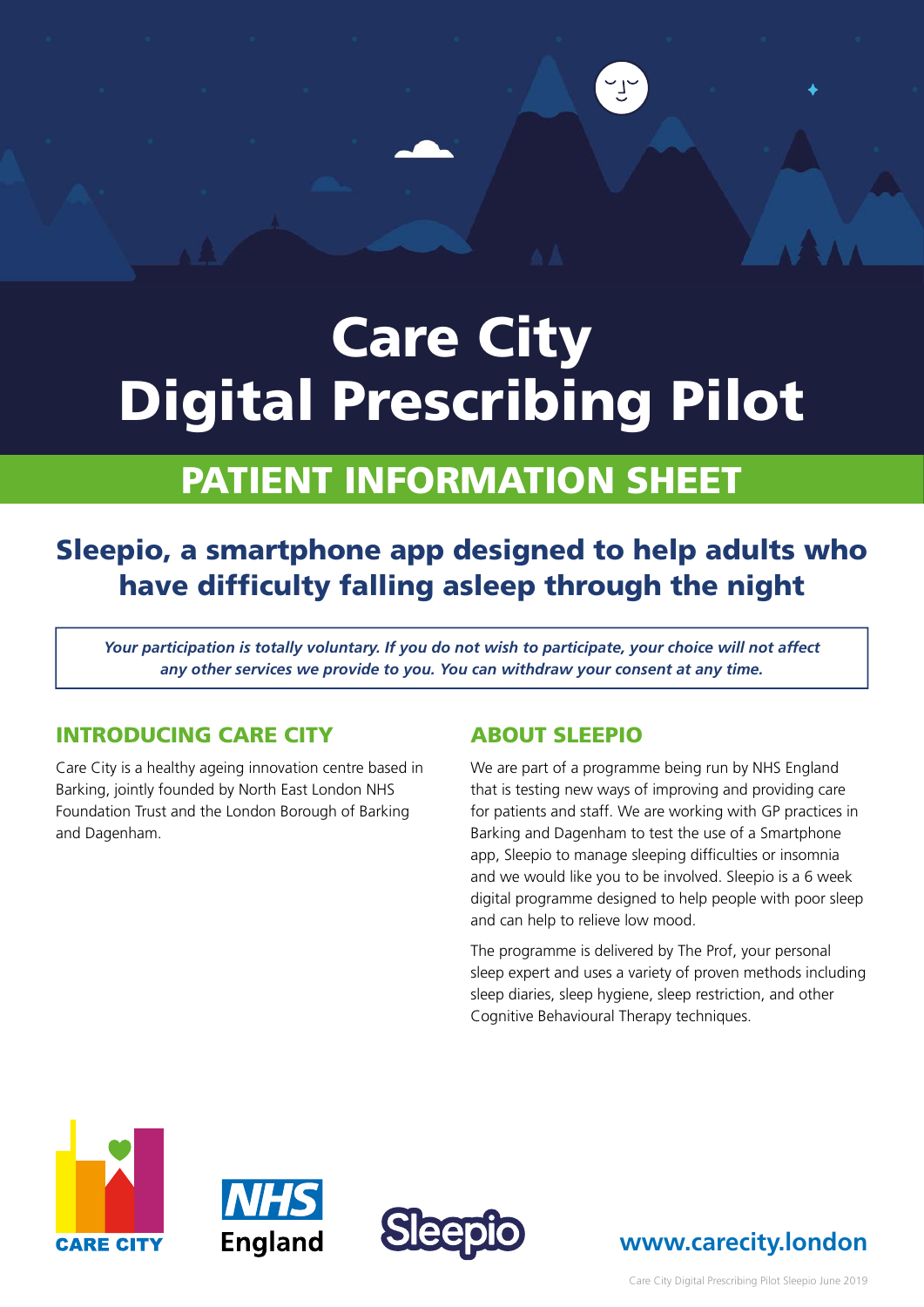# WHAT WILL HAPPEN DURING THIS PILOT?



#### **In studies, Sleepio was found to help people with poor sleep on average:**

- Fall asleep up to 54% faster
- Spend 62% less time awake at night
- Boost daytime energy and concentration by up to 58%

*Source: https://go.bighealth.com/sleepio\_nhs*

## WHAT ARE WE DOING WITH THE DATA WE COLLECT?

We are working with Nuffield Trust who will use de-identified data to assess:

- How many people use Sleepio
- What the outcomes of using Sleepio are
- Whether the service is good value for the NHS, both by way of your experience and the cost of running the service.

All data used to answer these questions will only be de-identified and anonymous results.

# SHARE YOUR VIEWS & EXPERIENCE

We are interested in hearing your experience and views of using this service.

If you would be happy to share your experiences and any ideas for improvement, please call Julie Atkins on **0300 300 1548** or email **julie.atkins@nelft.nhs.uk**







# **www.carecity.london**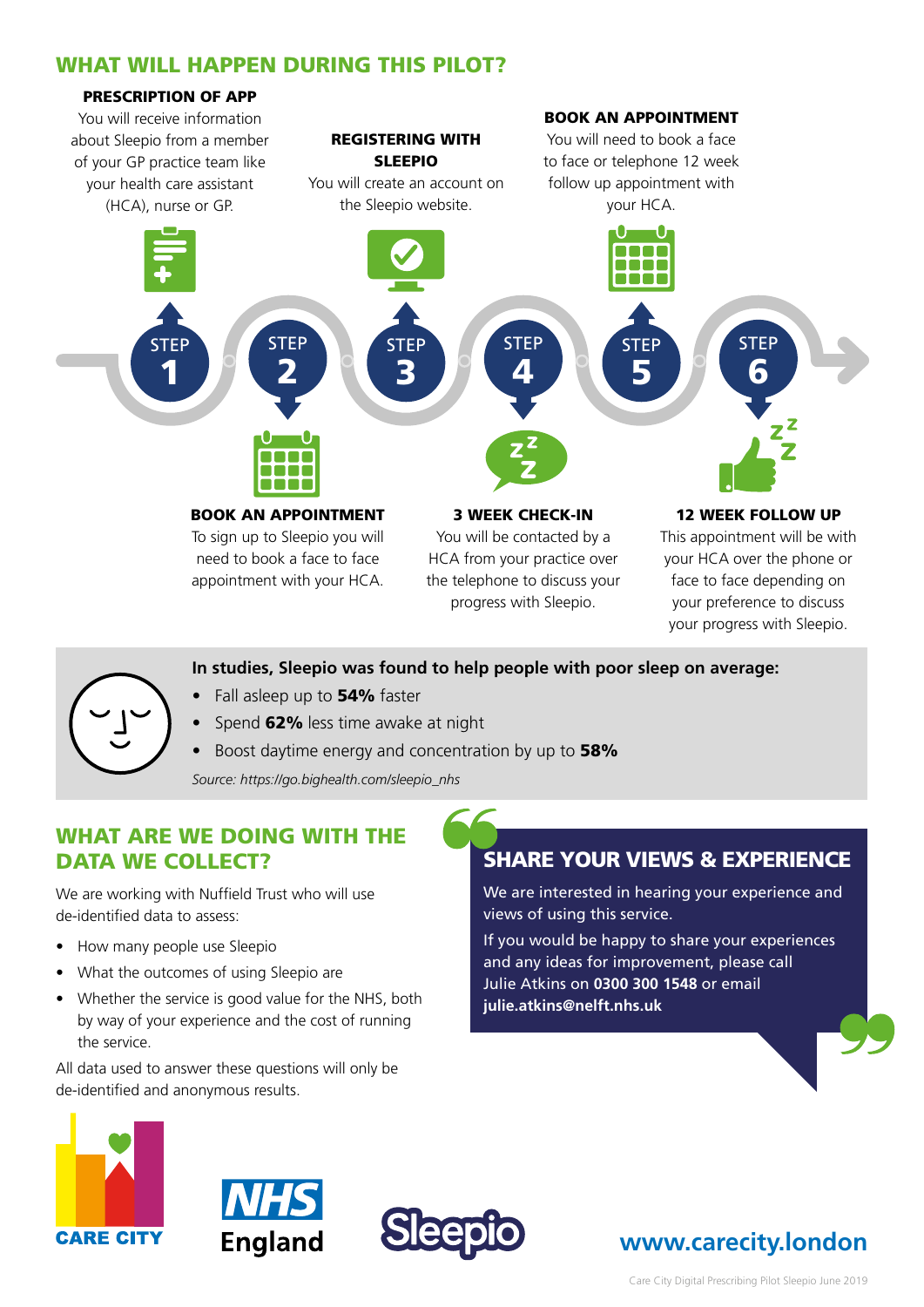# Evaluating the Care City Test Bed

# PATIENT INFORMATION SHEET

The Nuffield Trust is an independent research organisation that has been asked to evaluate how well this pilot has worked.

#### TAKE PART? WHY DO WE WANT YOU TO

As part of our evaluation we would like to understand the views and experiences of people using the technology including:

- how it was introduced.
- support given in using it and
- whether it was helpful.

This will help the NHS use technology to benefit people in the future. Taking part in the evaluation is not a requirement. You are still welcome to participate in the pilot, without participating in the evaluation.

## WHAT WILL TAKING PART INVOLVE?

If you agree to take part, we will send you a short online survey to complete at a time convenient to you at the end of the intervention. We may also contact you for a telephone interview, which would take around 30 minutes. You will not have to talk about something if you do not want to, and can stop the interview at any time. If you agree, we will audio-record the discussion so we do not miss anything. Everything you say is anonymous, unless you tell us something that indicates that you or someone else is at risk of harm. We would discuss this with you before telling anyone else.

We would also like to see how you are supported to use the technology. This would involve a member of the Nuffield Trust team sitting in on an appointment you have with a healthcare professional where you talk about the technology and how to use it/how you are experiencing it. This is also optional and we will only do this with your express permission. The purpose is to see how the process of introducing and using the technology is working, rather than anything personal to you or your condition. Any sensitive information would be treated in the strictest confidence, and no personal information will be used in our report.

At the end of the project we will write a report. We would like to use quotes in our reports but everything we write will be anonymous and you will never be named. All of our results will be put on the Nuffield Trust website: **www.nuffieldtrust.org.uk**. We may also publish our research in other publications such as academic journals.

## YOUR RIGHT TO WITHDRAW

Participation in this study is voluntary, and you are free to withdraw from the study at any time, even after you have been interviewed or completed a survey. If you would like to see a transcript of the interview, the study team would be happy to provide this. Contact the study team to arrange this (see details on next page).

# nuffieldtrust

# **www.nuffieldtrust.org.uk**